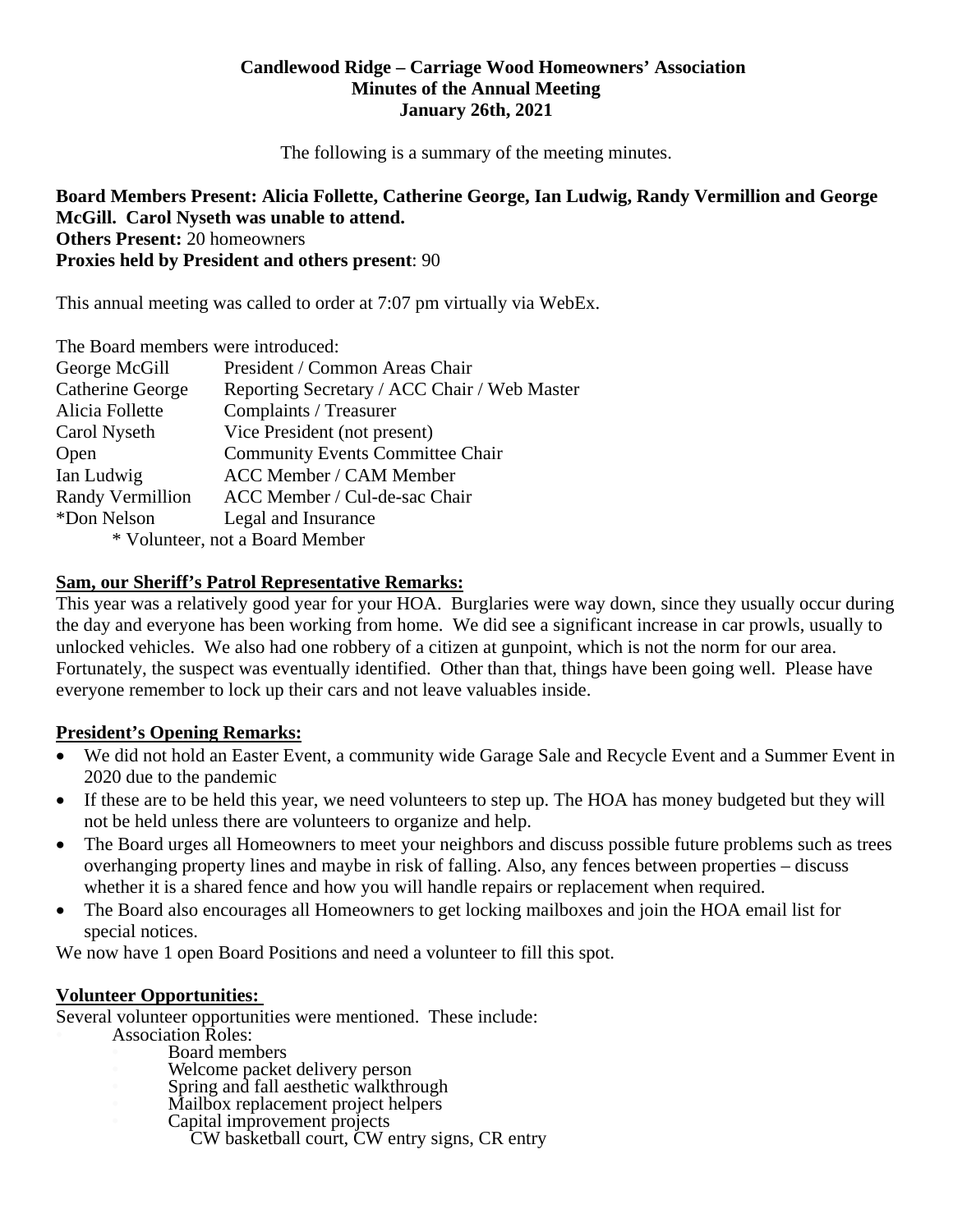Events:

- Easter Egg Hunt Helpers No date set
- CR\CW Garage Sale Helpers No date set
- Spring Clean Event Coordinator and Helpers No date set
- Summer Picnic Helpers No date set
- Park Cleanup Ups No Date Yet

#### **Fire and Police Reports:**

Sam's report was earlier in the meeting. There was no Fire Department representative.

# **Common Area Maintenance (CAM):**

George talked about the highlights of 2020's common areas issues.

With the many tall trees in our Common Areas, Entrances and in Homeowners yards fallen trees and branches are a continuous problem. Please notify us if you see any fallen branches or trees or any you think are in danger of falling.

Street drains are the HO's responsibility and many of them get plugged often because of all the tree leaves and needles. Please try to keep them clean.

All dogs must be on leash – this is the HOA policy and a King County law. Also, the HOA provides Mutt Mitts and garbage cans at 6 stations so PLEASE pick up after your dogs.

. We had several trees fall this year and several people have asked me if we would leave the rounds on the ground so they could have them for firewood. We have done this, and it saves us a little money what we will do from now on is send out a mass email when we do this with the location.

At CW and CR Park we had extensive work done, cutting down some dangerous or dead trees and with the advice of a certified arborist we had a lot of the huge Cottonwood trees thinned and branches cut off for weight and wind reduction. This should help keep them from falling in the big windstorms. Tree work is quite costly – this year it came to a little over \$28,000. Just 10 days ago in that big windstorm we had a large hemlock tree fall onto our Footbridge at CR Park. We are in the process of getting estimates to repair or rebuild and will keep all informed at the Monthly Meetings.

We have random King County Sheriff patrols done by Sam Shirley and these are paid for by the HOA as there are no regular patrols in our area because of King County budget cutbacks. We have him patrol the Parks and any trouble spots we have asked him to, so if you have a trouble spot or an area that you would like to have patrolled let me know and we will get it coordinated.

We unlocked the Basketball hoop at CW Park and put up the Pickleball net so HO's and their children could enjoy. There were no reports of 'out of area' teens causing problems, but we still want to put a Committee together to discuss rewording our signs which we intend to do once we can have indoor group meeting again. We had to have our old original sprinkler system changed and updated at both CR Parks this year. The tree roots had broken the electrical wires and the water pipes in several spots and the timer was quite old and was giving us a lot of problems the last couple of years. The new system is all DC with no wiring, and it is quite easy to program and will require less maintenance. Cost for this came to \$10,500.

The HOA has a retention pond in CR Div. #3 on SE 176 th Pl. King County contacted us about them needing to upgrade the system as it is the original one from 1980. In the preliminary survey it turns out that this parcel of land was never deeded to the County and it belongs to the HOA. With the advice of our Lawyer, we are going to grant them an easement to do the work on the parcel as well as future maintenance. To deed it to the County would require a vote of all 850 Owners and 2/3 approval and would take too long. We will keep everyone informed at the monthly meetings.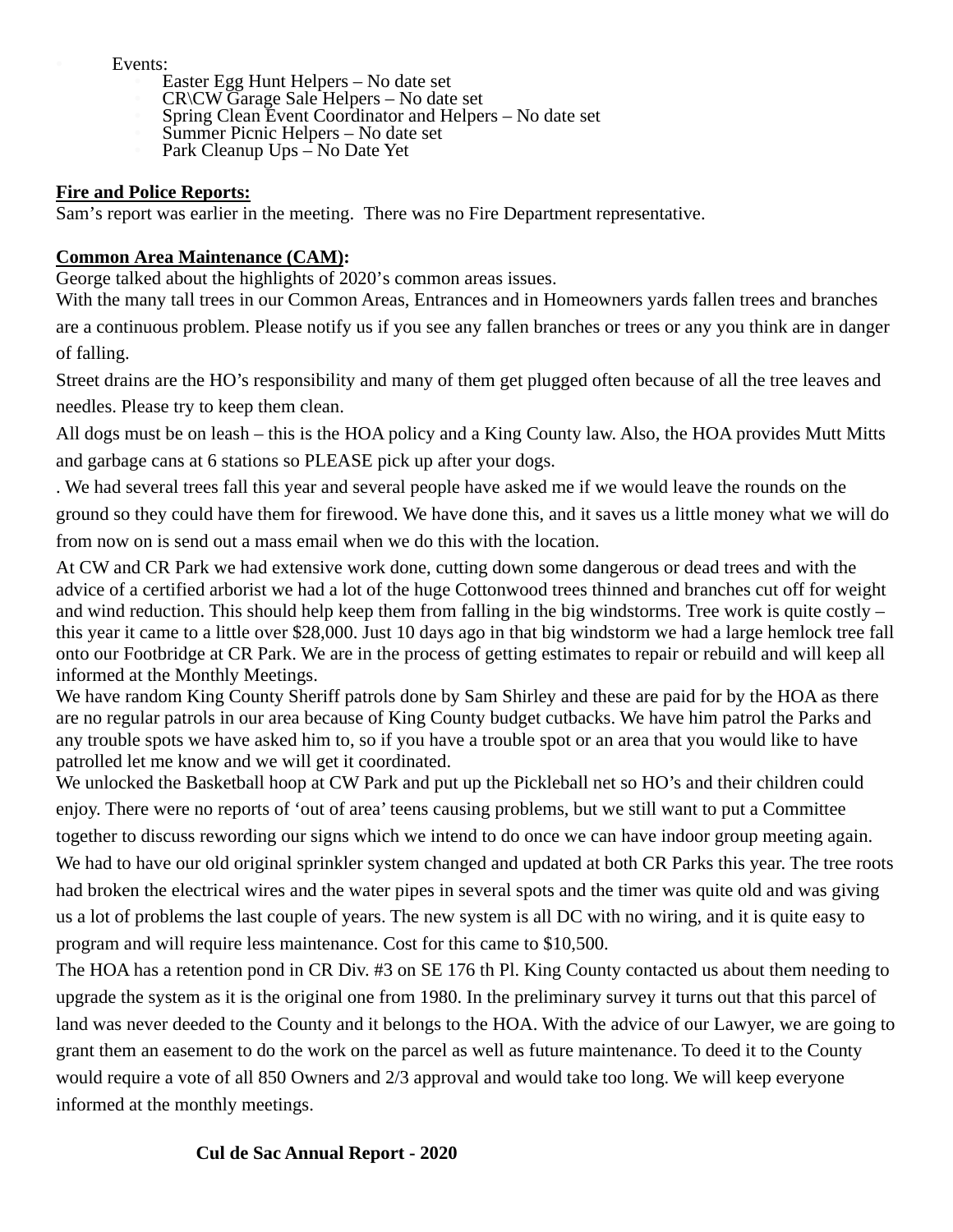In 2020 we inspected all 18 of the Islands/ planters in CR and all the 5 Retention Ponds in CW and CR monthly. These are routinely cleaned and maintained by our Landscape Co. quarterly.

There was no major damage to any of the trees in the islands this year and none that needed major work.

We will continue to inspect as to whether to renovate and reduce in size as needed – please contact us if you feel any work needs to be done.

 In our Jan 2021 windstorm, a dead tree at the CW retention pond at entrance 3 fell. We have been trying to get King County out to cut it down, but they never responded back to us. It broke off about 15 ft up, we are going to have our tree co. cut it down completely.

We do intent to have all the Islands barked this year as well as most other common areas.

# **Architecture Control Committee (ACC) Report:**

Catherine explained what projects need an ACC approval and how to contact the ACC. She reported on what ACC requests had been received in 2020.

Projects that need Architectural Control Committee (ACC) approval:

- roof replacement
- exterior painting
- window replacement
- fencing
- decks
- driveway repair/replacement
- major landscaping
- sheds
- mailboxes
- any additional exterior projects
- Emergency requests will be handled as quickly as possible.
- ACC Requests must be received in writing and have an ACC request form attached to it. A form must include a valid phone number, name and address.
- Please allow at least 30 days before your project begins to get approval!

• All requests may be submitted via E-Mail except for paint as they require physical paint samples (actual paint chips).

Number of Request for 2020

| January - March        | 17     |
|------------------------|--------|
| April-June             | 50     |
| July-September         | 55     |
| October-December       | 29     |
| <b>Total Requests:</b> | $151*$ |

 \* Of all of the ACR requests received, only 2were awaiting refiling. One was disapproved In 2019, we had 119 requests processed

Our website (www.crcwhoa.org) provides access to the ACC Request Form and all ACC related Homeowner's Association information. You can print or download a copy of the ACC Request Form and the ACC Rules & Regulations from the website.

For questions regarding ACC Projects, the ACC Chairman can be reached at: architecture@crcwhoa.org. It is recommended that you contact the ACC Chair again if you have not received any feedback on your written request within 20 days of mailing it to the Association or 14 days of e-mailing it.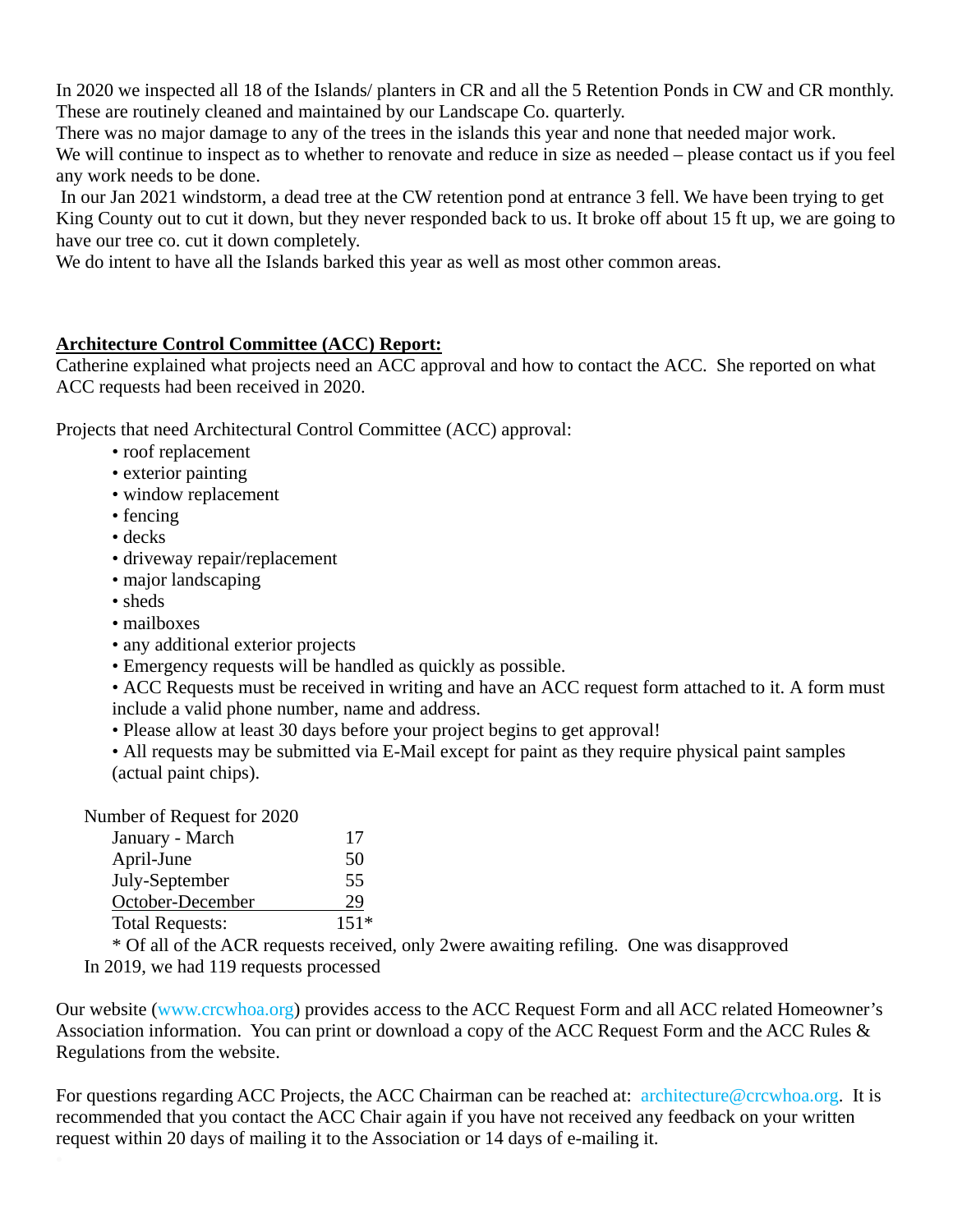Contact the ACC Chair for emergency projects, and give your phone # or email address and state the type of emergency. The ACC will make a concerted effort to expedite the handling of all emergency requests. (If possible, use e-mail rather than voice mail or U.S. Mail for speed.)

Our CC&Rs and Rules and Regulations clearly state that exterior projects such as roofs, house painting (even if you are painting the house/garage the same color), windows, fencing, decks, driveways, major landscaping and decks/patios require the submission and approval of an ACC request before commencing the project. The ACC has up to 30 days to respond to an ACC request, but tries to respond much sooner than that. Our goal is to approve\disapprove in less than 14 days.

Please note the following:

All ACC requests must be received in writing or as an attachment to an e-mail, on the ACC Request Form, at least 30 days before the project begins! Mail them to CR/CW HOA, PO Box 58397, Renton, WA 98058. Emailed ACC Request Forms are now accepted for projects involving paint unless the color is questionable. ACC requests must be on the proper form, be signed and have a valid phone number. If for paint, they must indicate where the paint will be used (body, trim, garage door, front door, …).

# **Complaints and Compliance Report:**

- 2020 Aesthetic
- All properties may be surveyed in Spring with follow review in the summer.
- Follow up on violations will result in fines if issues not resolved.
- This effort is not intended to replace or eliminate the existing complaints process.
- All complaints must be in writing and signed.
- Current Complaint Process:
	- 1. Complaint received
	- 2. Visual inspection done to confirm complaint
	- 3. Send letter to homeowner (30 day deadline)
	- 4. Check back in 2 weeks to see if compliance has been met.
		- : If so, send thank you letter
		- : If not, return again in 2 weeks to check if compliance met
	- 5. If not in compliance at the end of deadline,
		- send 2nd letter by Certified Mail (14 day deadline)
	- 6. Repeat Process of Step 4
	- 7. Fines start after 14 day deadline if not in compliance.

HOA website at www.crcwhoa.org provides additional information on each Rules & Regulations, the monthly Board Meeting minutes, and all needed forms

Review of 2020 complaints received: 28 (27 in 2019)

Call Fire Department if burning in neighbor's yard. Call Police if cars are parked incorrectly. Talk to your neighbor about trees, fences etc.

Complaints should be in writing but can be started via email and followed up via a hard copy.

## **Review od Annual Compliance Results:**

Results of annual review in 2017, 2018, 2019 and 2020

## **Treasurer's Report:**

George discussed the current fund balances, the 2020 budget and how we did against it. He showed the following information:

- The 2021 Capital Improvements Statement
- The 2020 Finance Statement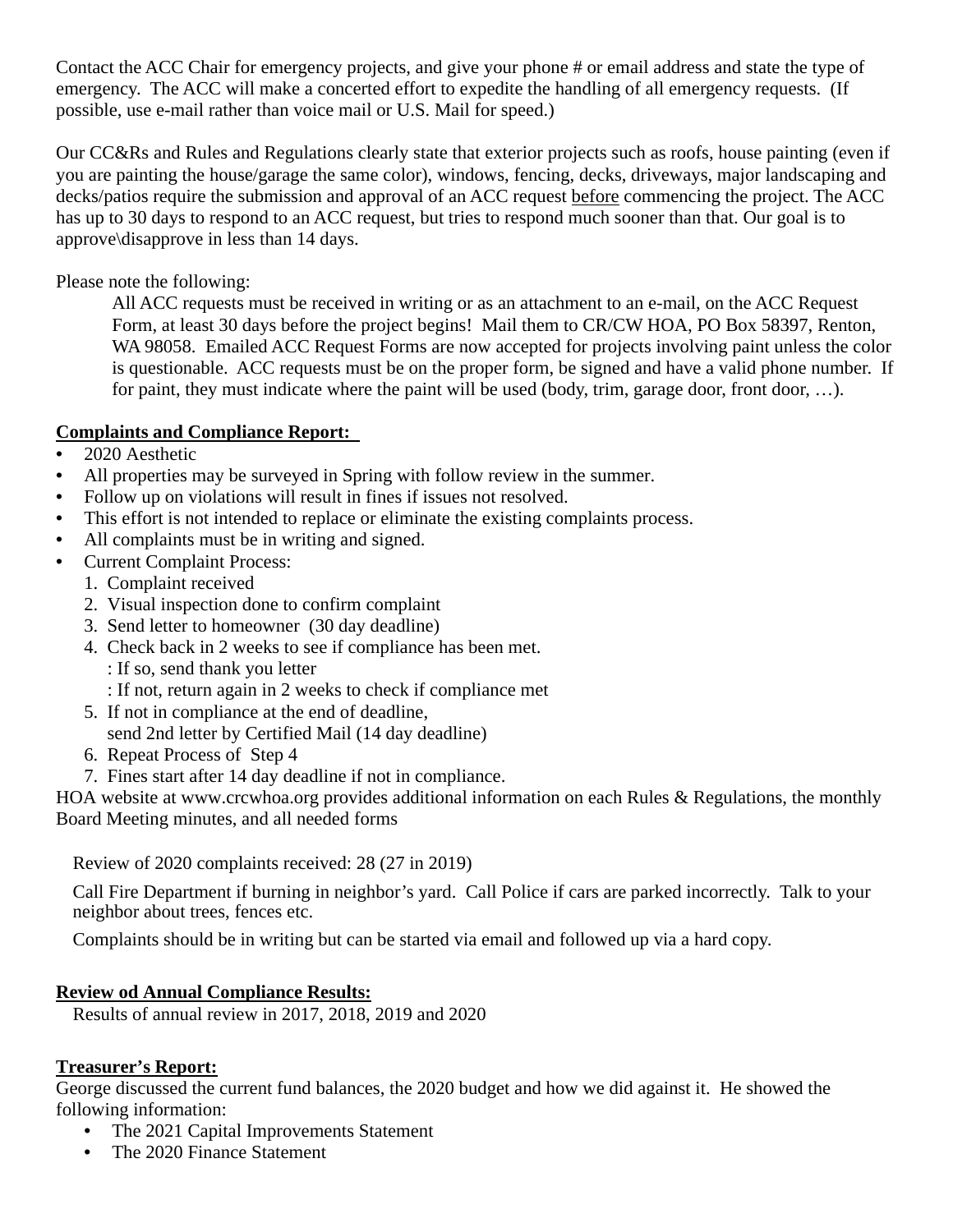- The Fund Balances as of  $12/31/2020$
- The 2021 Budget
- The 2021 Capital Reserves Study

# **Legal and Insurance:**

We have changed our legal firm

# **Community Events Report:**

No report due to the pandemic

## **Nominations for new Board Members**

There is one Board member slot open. The Board member whose term is expiring is willing to serve another term. The nominating committee (Catherine is chair) did not have any proposed nominees. Two home owners have already said that they would be willing to consider joining. Due to the fact that she was unopposed, there was no secret ballot. It was moved, seconded and passed to re-elect Catherine George to the expiring slot. We still have one open slot. If anyone is interested in joining the Board, please come to a Board meeting. The roles and responsibilities of Board members are posted on the web page.

**All Board members are expected to attend each HOA monthly meeting and the Annual Meeting, and give their Monthly/Annual reports. Board members are also expected to help on various Committees and activities. One or two absences are allowed, but if you have to miss a Board Meeting, you would get your monthly report to another Board Member to present at the Meeting.**

Roles for the 2020 HOA Board Members

| George McGill                   | President / Common Areas Chair               |  |
|---------------------------------|----------------------------------------------|--|
| Catherine George                | Reporting Secretary / ACC Chair / Web Master |  |
| Alicia Follette                 | Complaints / Treasurer                       |  |
| Carol Nyseth                    | Vice President                               |  |
| Open                            | <b>Community Events Committee Chair</b>      |  |
| Ian Ludwig                      | <b>ACC Member / CAM Member</b>               |  |
| <b>Randy Vermillion</b>         | ACC Member / Cul-de-sac Chair                |  |
| *Don Nelson                     | Legal and Insurance                          |  |
| * Volunteer, not a Board Member |                                              |  |

## **Questions from Floor**

A home owner asked about a map of the HOA. George will investigate. One should be on the website. A home owner asked about the capital reserves study and how long the entrances have been in existence and how long before they should be updated. What is included in capital improvements? Brick entrance signs have a 40 year lifespan.

On Petrovitsky, on both the CR and CW sides, fences have come down and need repair.

**Special Topics:** Visit our Website and contact the HOA via Email at:

Web – www.crcwhoa.org

Email – president@crcwhoa.org info@crcwhoa.org

If you would like to give us your email address in order to be added to our email announcements please send your info to bookkeeper@crcwhoa.org.

Please visit us on Facebook also.

A motion was made to adjourn the meeting at 8:27 pm.

## **Next Board Meetings:**